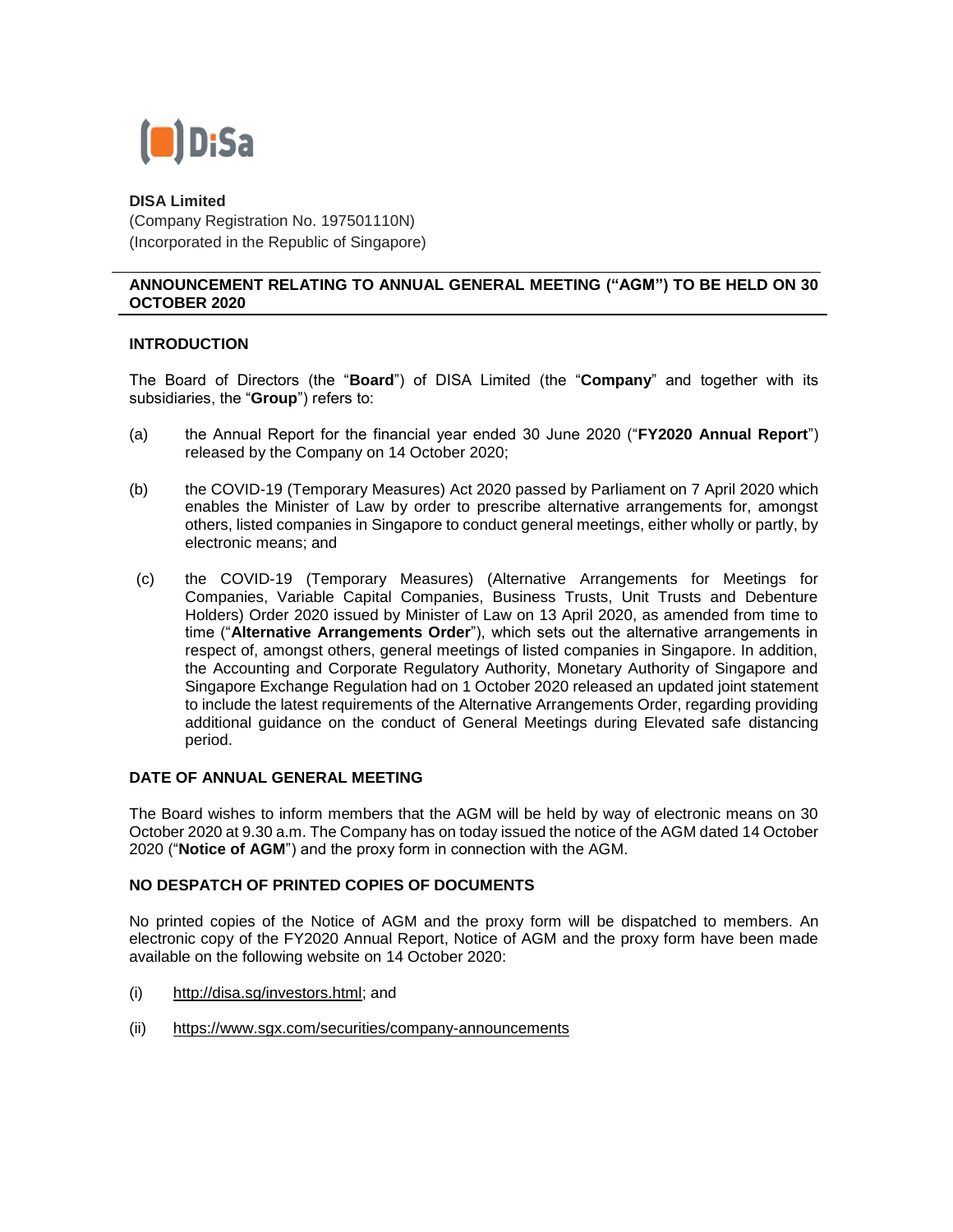#### **ALTERNATIVE ARRANGEMENTS FOR AGM**

Pursuant to the Alternative Arrangements Order, all members will not be allowed to attend the AGM in person. Alternative arrangements are instead put in place to allow all members to participate in the AGM by:

- (i) observing or listening to the AGM proceedings via a live streaming. Pre-registration is required for members who wish to participate the live streaming;
- (ii) submitting questions ahead of the AGM; and
- (iii) appointing the "Chairman of the Meeting" as proxy to attend, speak and vote on their behalf at the AGM.

Persons who hold shares through relevant intermediaries (as defined in section 181 of the Companies Act, Chapter 50 of Singapore), including CPF and SRS investors, should contact the relevant intermediary (which would include, in the case of CPF and SRS investors their respective CPF Agent Banks and SRS Approved Banks) to indicate their interest in order for the relevant intermediary to make the necessary arrangements for them to participate in the live streaming of the AGM proceedings.

Details of the steps for pre-registration, pre-submission of questions and voting at the AGM are set out in the Appendix to this announcement and should be read in conjunction with the notice of AGM. As the COVID-19 situation is constantly evolving, the Company has to implement measures to take into account the requirements, guidelines and recommendations of regulatory bodies and government agencies from time to time. Accordingly, the Company may be required to change its AGM arrangements at short notice. Members are advised to closely monitor announcements made by the Company on SGXNet. The Company would like to thank all members for their patience, understanding and co-operation.

# **BY ORDER OF THE BOARD**

**CHNG WENG WAH**  Managing Director and Chief Executive Officer 14 October 2020

*This announcement has been reviewed by the Company's sponsor, SAC Capital Private Limited (the "Sponsor"). This announcement has not been examined or approved by the Singapore Exchange Securities Trading Limited (the "SGX-ST") and the SGX-ST assumes no responsibility for the contents of this announcement including the correctness of any of the statements or opinions made or reports contained in this announcement.* 

*The contact person for the Sponsor is Mr. Ong Hwee Li (Registered Professional, SAC Capital Private Limited) Address: 1 Robinson Road, #21-00 AIA Tower, Singapore 048542. Telephone number: +65 6232 3210*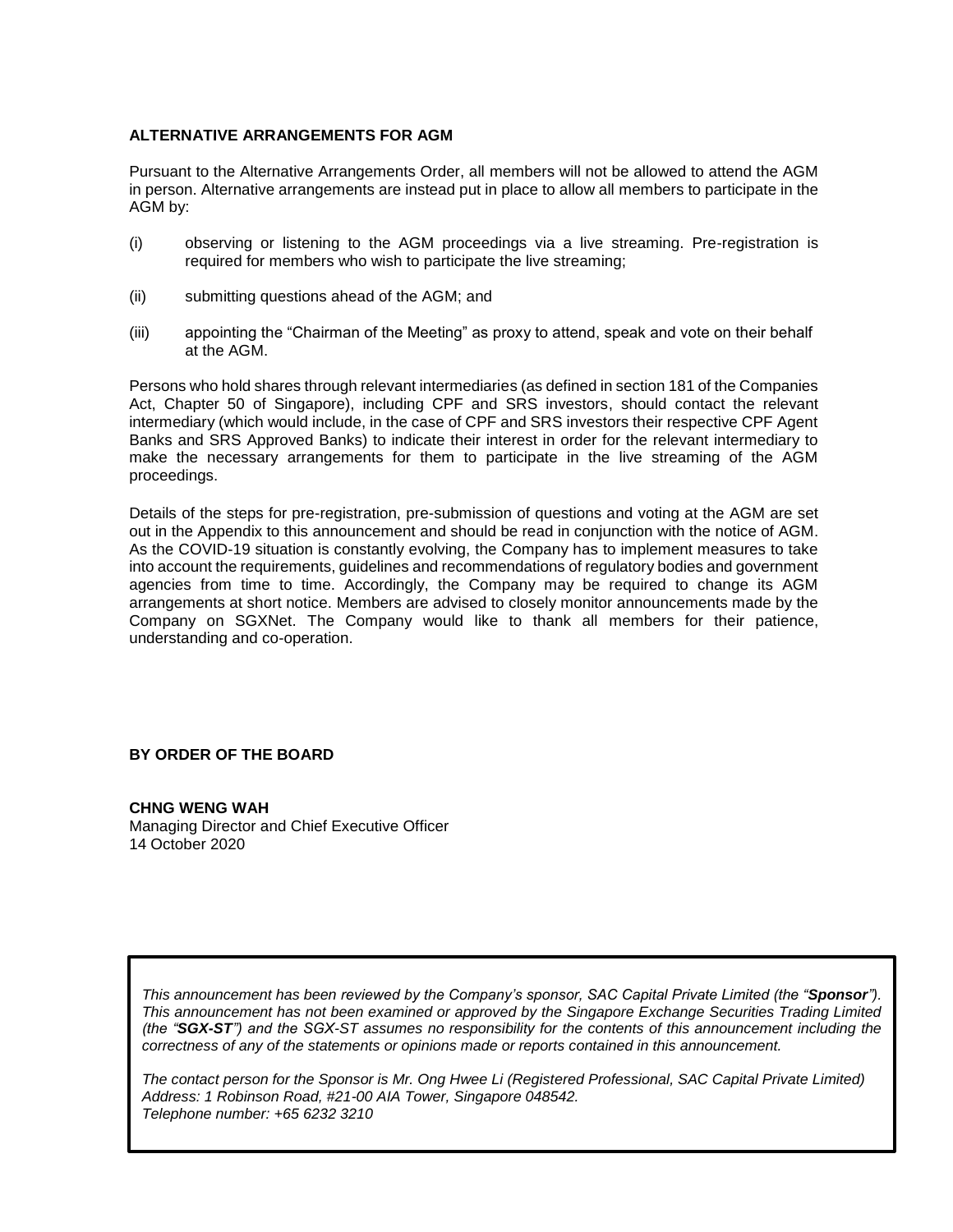## **APPENDIX**

Members will be able to observe and/or listen to the AGM proceedings of the Company through a live audio-video stream using their mobile phones, tablets or computers, or live audio-only stream by accessing a link which will be emailed to you one day before the AGM date, submit questions in advance of the AGM and/or vote by appointing the Chairman of the Meeting as proxy to attend, speak and vote on their behalf at the AGM.

To do so, members will need to complete the following steps (to be read in conjunction with the notice of AGM):

| No. | <b>Steps</b>                   | <b>Details</b>                                                                                                                                                                                                                                                                                                                                                                                |
|-----|--------------------------------|-----------------------------------------------------------------------------------------------------------------------------------------------------------------------------------------------------------------------------------------------------------------------------------------------------------------------------------------------------------------------------------------------|
| 1.  | Pre-registration               | Members who wish to observe and/or listen to the live<br>streaming<br>must<br>pre-register<br>at<br>website<br>at<br>https://agm.conveneagm.com/DISALimitedAGM2020 (the<br>"DISA AGM Website") from 14 October 2020, 9.30 a.m. till<br>27 October 2020, 9.30 a.m.                                                                                                                             |
|     |                                | Upon successful pre-registration, each such member will<br>receive an email containing a link to access the streaming<br>of the AGM proceedings, together with the relevant log in<br>details and instructions.                                                                                                                                                                               |
|     |                                | A member who did not receive an email by 9.30 a.m. on 29<br>October 2020, but have pre-registered by the Registration<br>Deadline should contact the Company's Share Registrar at<br>the following email address: rhtcaoscar@rhtcorporate.com,<br>with the following details included:                                                                                                        |
|     |                                | (i)<br>the member's full name; and<br>(ii)<br>his/her/its identification/registration number.                                                                                                                                                                                                                                                                                                 |
|     |                                | Members are reminded that the AGM proceedings are<br>private. Instructions on access to the live streaming of the<br>AGM proceedings should therefore not be shared with<br>anyone who is not a member of the Company or otherwise<br>not authorised to attend the AGM. Recording of the live<br>streaming in whatever form is also strictly prohibited.                                      |
| 2.  | Submit questions in<br>advance | Members may also submit questions relating to the<br>resolutions to be tabled for approval at the AGM or the<br>Company's businesses and operations not later than 9.30<br>a.m. on 23 October 2020 ("Submission Deadline")<br>through one of the following means: (a) via the DISA AGM<br>Website; (b) by email to rhtcaoscar@rhtcorporate.com; or (c)<br>by post to the following addresses: |
|     |                                | 30 Cecil Street, #19-08<br><b>Prudential Tower</b><br>Singapore 049712<br>RHT Corporate Advisory Pte. Ltd.<br>C/o DISA Limited                                                                                                                                                                                                                                                                |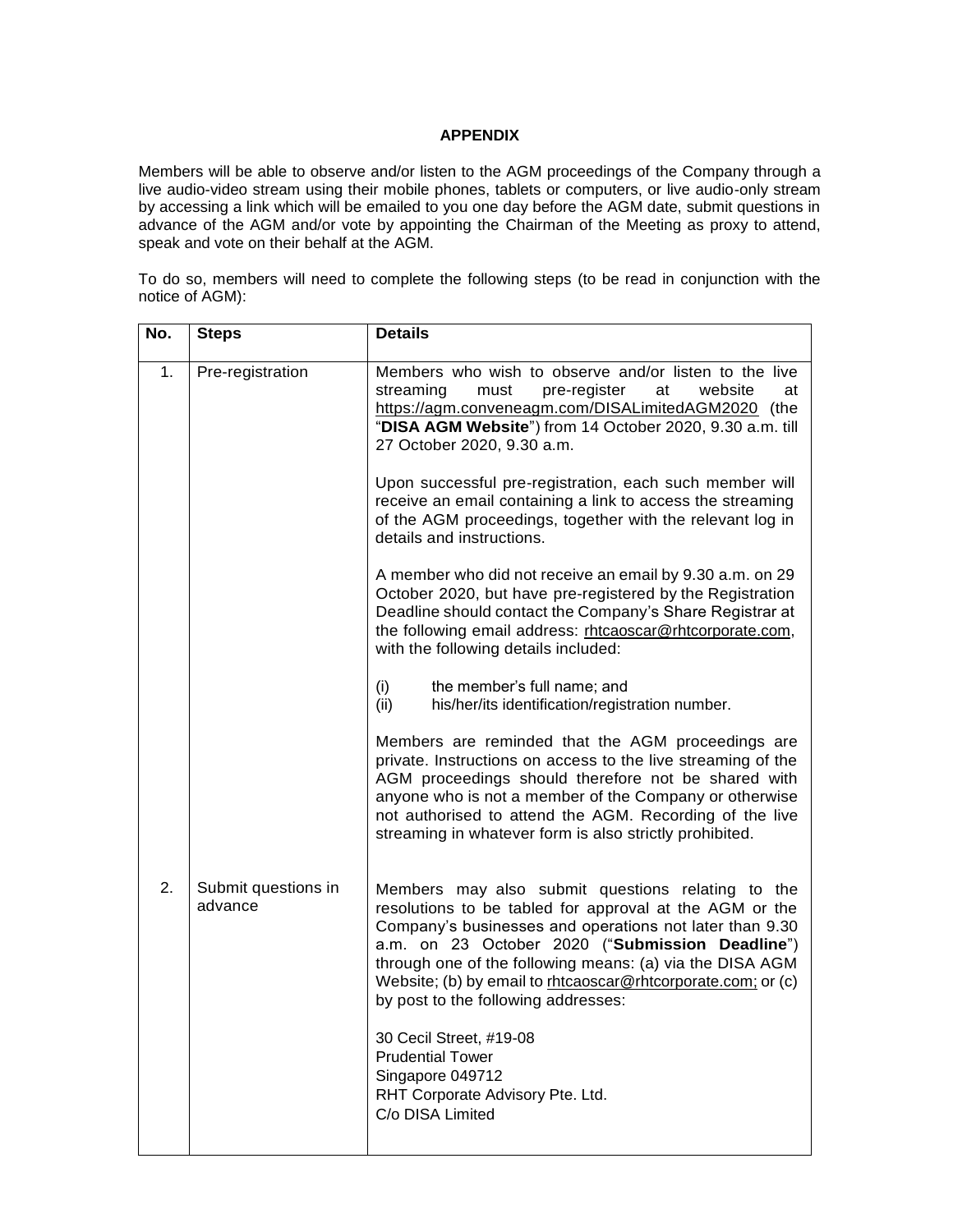|    |                 | When sending in your questions by post or by email,<br>please also provide the following details:                                                                                                                                                                                                                                                                                                                                                                                                                                                                                                          |
|----|-----------------|------------------------------------------------------------------------------------------------------------------------------------------------------------------------------------------------------------------------------------------------------------------------------------------------------------------------------------------------------------------------------------------------------------------------------------------------------------------------------------------------------------------------------------------------------------------------------------------------------------|
|    |                 | (i)<br>the member's full name; and<br>his/her/its identification/registration number,<br>(ii)                                                                                                                                                                                                                                                                                                                                                                                                                                                                                                              |
|    |                 | for verification purposes, failing which the submission will be<br>treated as invalid.                                                                                                                                                                                                                                                                                                                                                                                                                                                                                                                     |
|    |                 | Please note that members will not be able to ask questions<br>during the AGM live streaming.                                                                                                                                                                                                                                                                                                                                                                                                                                                                                                               |
|    |                 | The Company will endeavor to address questions which<br>are substantial and relevant (as may be determined by the<br>Company in its sole discretion) received from members<br>prior to or during the AGM.                                                                                                                                                                                                                                                                                                                                                                                                  |
|    |                 | The Company will publish the minutes of the AGM on<br>SGXNet and the Company's website within one month after<br>the date of AGM, together responses from the Board and<br>Management in relation to substantial and relevant<br>comments or queries from members relating to the<br>resolutions that are tabled for approval at the AGM.                                                                                                                                                                                                                                                                  |
| 3. | Voting by Proxy | Member must appoint the Chairman of the Meeting as their<br>proxy to attend, speak and vote on their behalf at the AGM if<br>such member wishes to exercise their voting rights at the<br>AGM. The Proxy Form is available on SGXNet and<br>https://disa.sg/investors.html. A member must give specific<br>instruction as to voting, or abstentions from voting, in respect<br>of a resolution in the Proxy Form, failing which the<br>appointment of the Chairman of the Meeting as proxy for that<br>resolution will be treated as invalid. The Proxy Form must be<br>submitted in the following manner: |
|    |                 | (a) If submitted electronically, be submitted via email to<br>rhtcaoscar@rhtcorporate.com;<br>(b) If submitted by post, be deposited at the registered office<br>of the Company's share registrar at 30 Cecil Street #19-<br>08 Prudential Tower Singapore 049712; and<br>(c) Member who registered for live streaming is also<br>encouraged to submit electronically at the point of<br>registration via DISA AGM Website,                                                                                                                                                                                |
|    |                 | in each case, no later than 9.30 a.m. on 27 October 2020.                                                                                                                                                                                                                                                                                                                                                                                                                                                                                                                                                  |
|    |                 | In the case of submission of Proxy Form other than via the<br>DISA AGM Website, a member who wishes to submit an<br>instrument of proxy must first download, complete and sign<br>the Proxy Form, before submitting it by post to the address<br>provided above, or before scanning and sending it by email to<br>the email address provided above.                                                                                                                                                                                                                                                        |
|    |                 | CPF or SRS investors who wish to appoint the Chairman of<br>the Meeting as proxy should approach their respective CPF<br>Agent Banks or SRS Approved Banks to submit their votes by<br>5.00 p.m. on 20 October 2020.                                                                                                                                                                                                                                                                                                                                                                                       |
|    |                 |                                                                                                                                                                                                                                                                                                                                                                                                                                                                                                                                                                                                            |